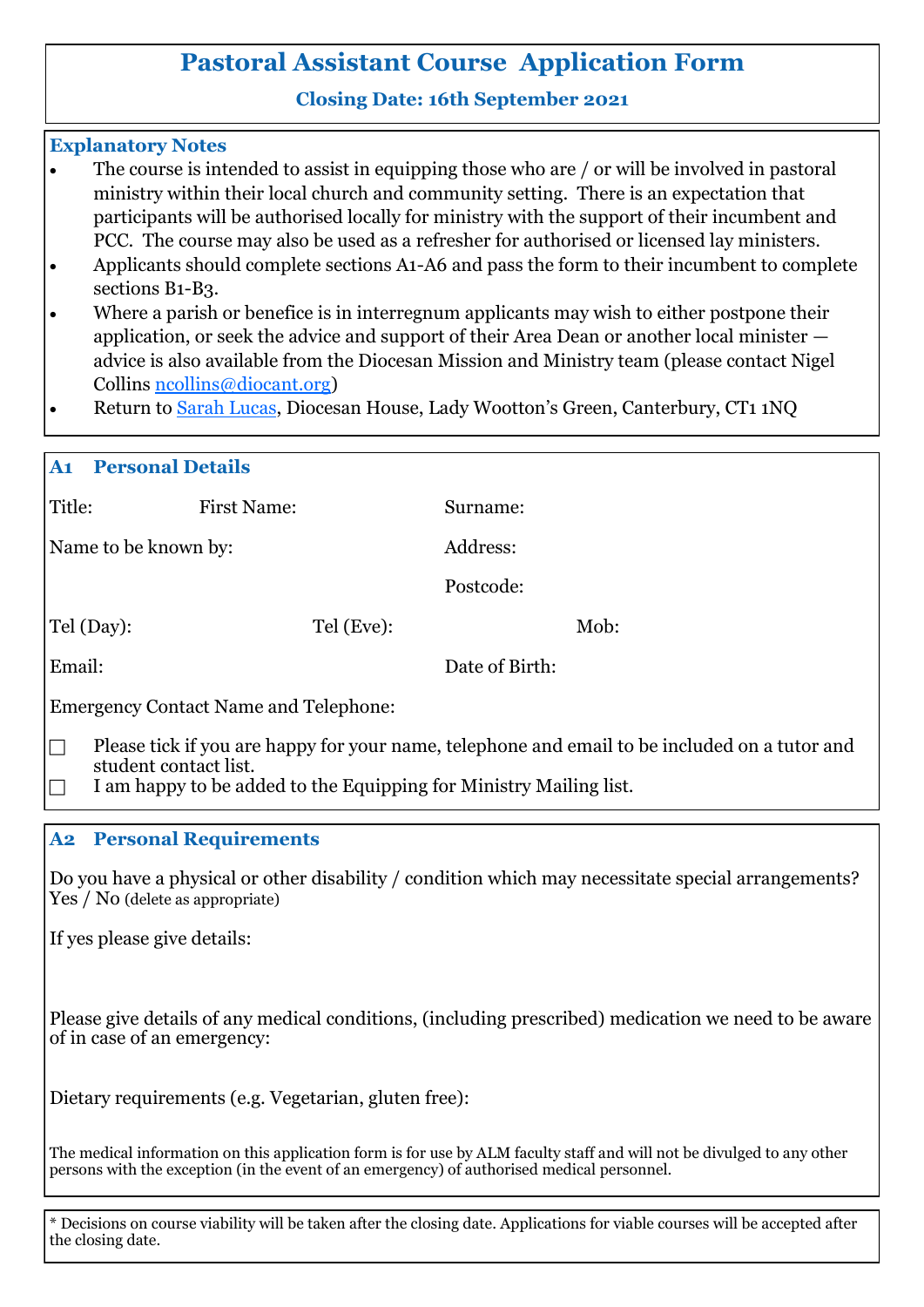### **A3 Course pre-requisite**

It is highly recommended that participants in the Pastoral Assistant course have previously completed the Deepening Discipleship course or are an active lay minister. Ì

- □ I have completed a Deepening Discipleship Course
- $\Box$  I would like to complete a Deepening Discipleship course in the near future
- $\Box$  I am currently ministering as a local lay minister / ALM / Reader (delete as appropriate)

#### **A4 Experience and Training**

Please give an outline of any experience and training that you have undertaken and your reasons for wishing to attend this course.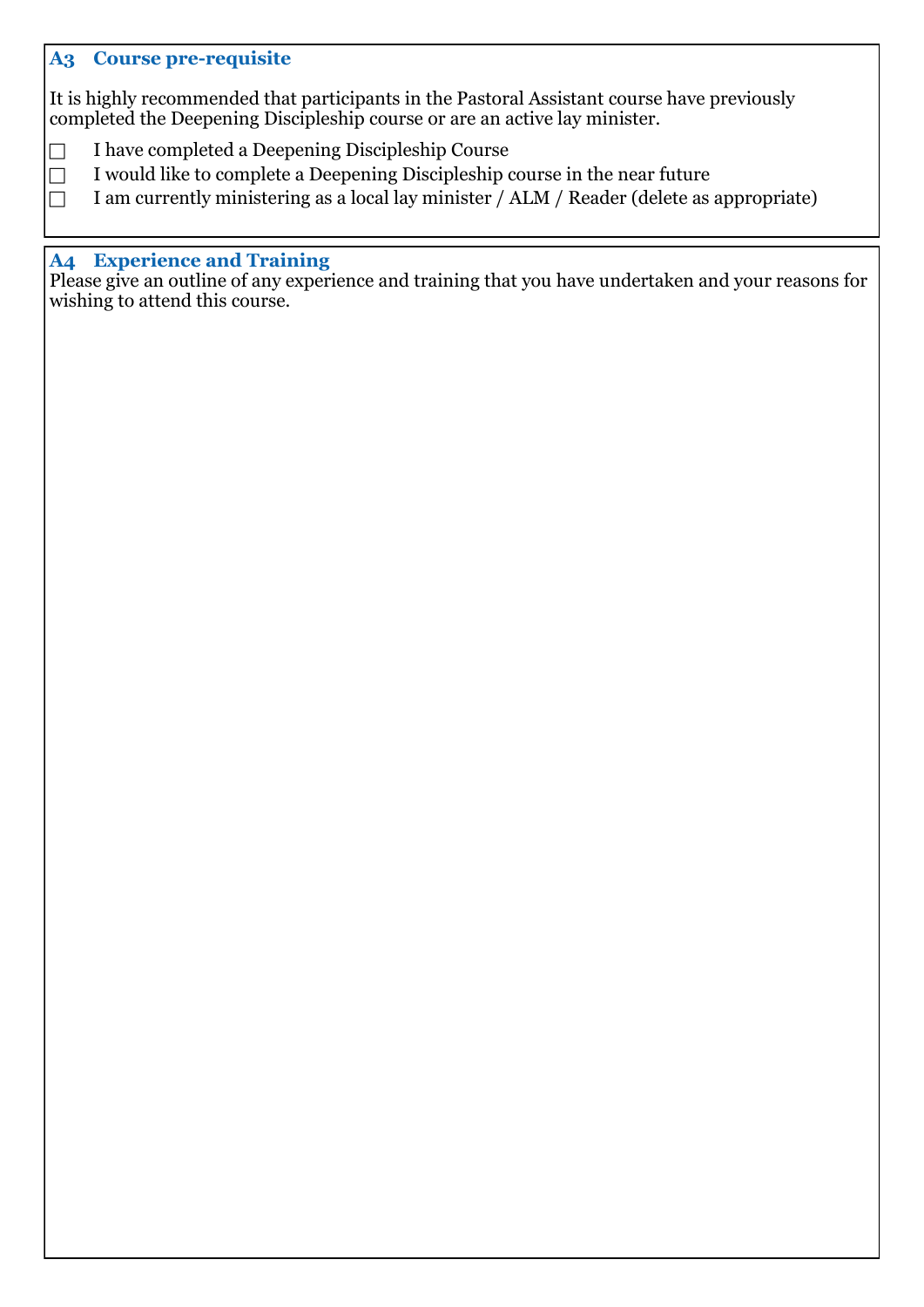# **A5 Safeguarding**

**Disclosure and Barring Service (DBS) Enhanced Disclosure**

This training requires an enhanced (with barring) adult workforce disclosure from the DBS which will disclose:

- Details of all convictions, cautions, reprimands and warnings held on the Police National Computer (PNC)
- A check of the Vulnerable Adults list
- Information held by the police which is considered relevant by a chief police officer(s)

It is the responsibility of the parish to ensure that your disclosure is satisfactory. If you do not hold an enhanced disclosure through the diocese that was issued less than 5 years ago, please contact your Parish Disclosure Officer (PDO). Further information is available from the DBS helpdesk at Diocesan House (01227 459401) or email: [safeguarding@diocant.org](mailto:safeguarding@diocant.org?subject=DBS%20Query%20in%20relation%20to%20Pastoral%20Assistant%20Course)

- $\Box$  I have a valid (less than 5 years old) enhanced DBS disclosure issued through the diocese (on behalf of my current parish).
- $\Box$  I have applied for an enhanced DBS disclosure through my parish and will provide the details above once it arrives

*Please note a valid DBS disclosure must be in place by the start of the course. If you do not possess a current disclosure it is recommended that you apply for one via your PDO as soon as possible after you submit your application form.* 

## **Safeguarding training**

You will be required to complete training prior to starting the course. The minimum requirement is to complete the **awareness** and **foundation online modules** (for details of how to book: [www.canterburydiocese.org/safeguarding](http://www.canterburydiocese.org/safeguarding-training/)-training/ ) Please send a copy of the certificate to  $s$ lucas@diocant.org referring to this course application. If you have completed safeguarding training for leaders within the past 3 years you do not need to repeat this, but please let us know at [slucas@diocant.org](mailto:slucas@diocant.org?subject=Safeguarding%20modules%20in%20relation%20to%20Pastoral%20Assistant%20Course)

## **A6 Applicants Signature**

Signature:

Name (Printed): Date:

#### **Please give this application form to your incumbent for them to complete the next section**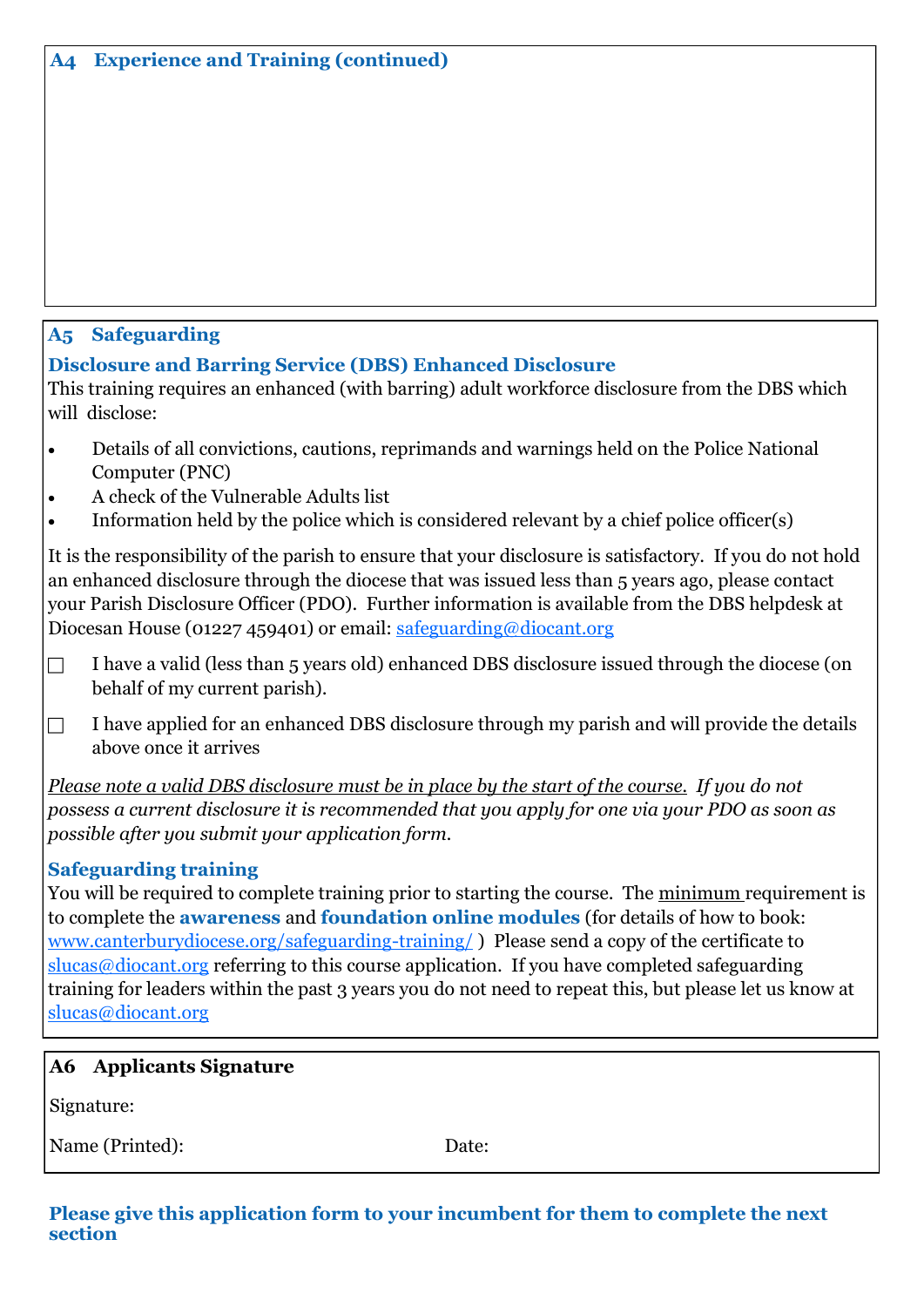| <b>B1</b> Incumbent / Training Minister Supervision Agreement                                         |          |  |  |  |  |
|-------------------------------------------------------------------------------------------------------|----------|--|--|--|--|
| This course requires the incumbent / training minister to support the training with course reflection |          |  |  |  |  |
| and practical ministry experience. This will need your oversight and experience so that your          |          |  |  |  |  |
| student's learning is grounded in local / parish ministry. In agreeing to supervise your applicant    |          |  |  |  |  |
| you are agreeing to create and fulfil a Training Agreement partnership throughout the course. On      |          |  |  |  |  |
| completion of the course the Training Agreement will need to be developed into a Ministry             |          |  |  |  |  |
| Agreement for approval by the PCC - usually for a period of three years. By agreeing to sponsor this  |          |  |  |  |  |
| applicant you are agreeing to see that you or another responsible person or group provide             |          |  |  |  |  |
| supervision for them throughout the duration of the course.                                           |          |  |  |  |  |
| Incumbent Signature:                                                                                  |          |  |  |  |  |
| Name (Printed):                                                                                       | Date:    |  |  |  |  |
| <b>Incumbent Email:</b>                                                                               |          |  |  |  |  |
| Parish:                                                                                               | Deanery: |  |  |  |  |
| Name of Training Supervisor (if not incumbent)                                                        |          |  |  |  |  |
| <b>Training Supervisor Address:</b>                                                                   |          |  |  |  |  |
|                                                                                                       |          |  |  |  |  |
| Email:                                                                                                |          |  |  |  |  |
| Training Supervisor (if not incumbent) Signature:                                                     |          |  |  |  |  |

**B2 Incumbent / Training Minister Reference**